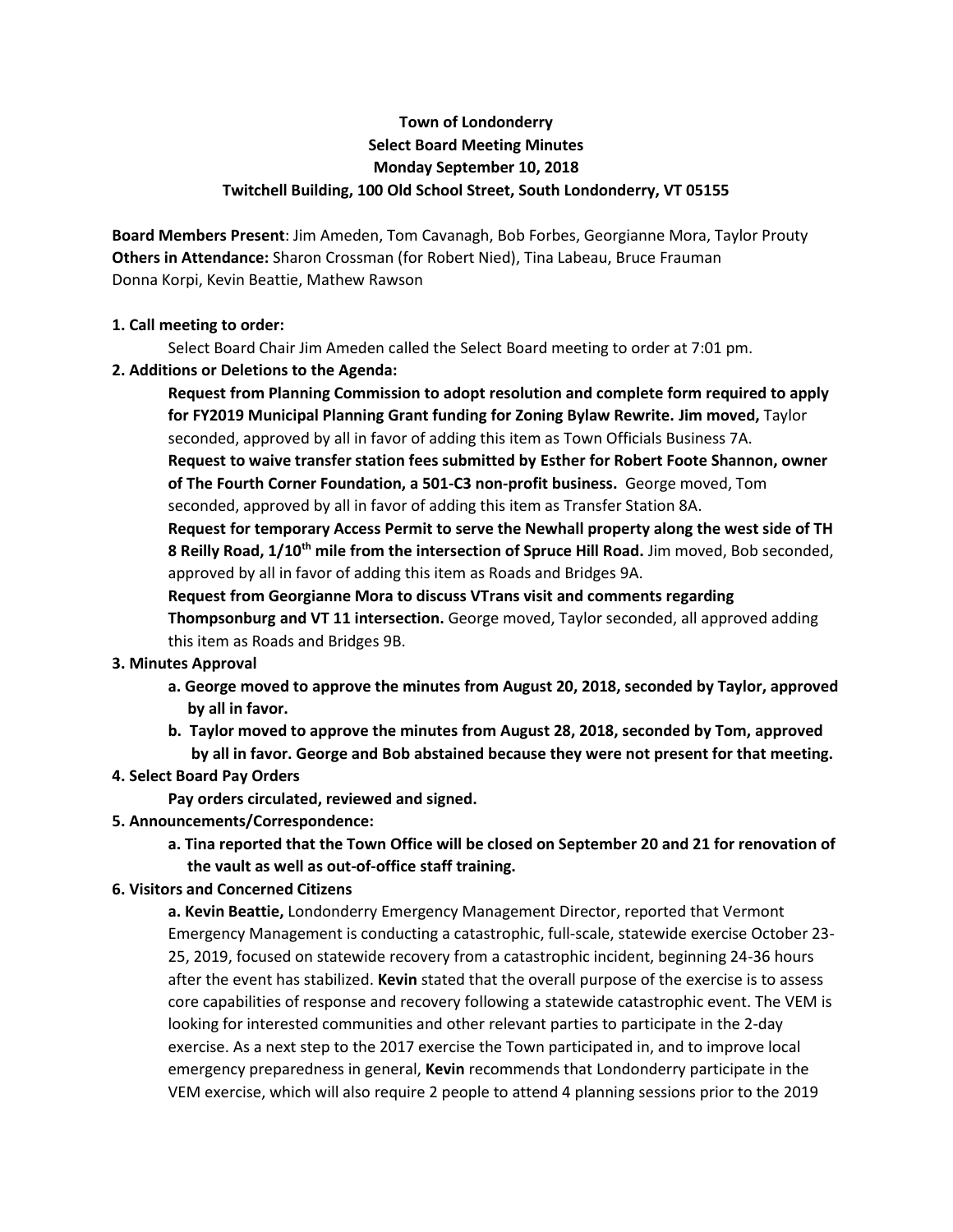exercise. **Kevin** explained that the 'planners' cannot 'play' in the 2019 exercise. He said he is interested in participating in the exercise. **George** indicated she would also be interested in participating in the 2-day exercise, and **Bruce Frauman, Chair of the Community Resilience Organization (CRO)** said he would like to participate as a planner. **Taylor moved that the Town participate in the VEM 2019 exercise as outlined, seconded by George, approved by all in favor.** 

**b. Sharon Crossman appeared for the Planning Commission (PC)** to remind the Select Board of the required public hearing for the Adoption of the of the Enhanced Energy Plan Amendment to the Town Plan, scheduled and warned for Monday, September 17<sup>th</sup> at 7pm. **Bruce Frauman**,, member of the town's Energy Committee, provided a brief overview of the EEP and said that he and other members of the committee would be present at the hearing to answer questions as needed.

### **7. Town Officials Business**

**a. Sandra Clark** was not present to discuss correction of a Tax Bill Error/Omission, so this matter was tabled for next regular SB meeting on Monday, September 17<sup>th</sup>.

**b. Sharon Crossman appeared for the Planning Commission (PC)** to request SB adoption of FY19 Municipal Resolution for a Municipal Planning Grant to fund the Zoning Bylaw Rewrite project proposed by the Planning Commission. Sharon said the PC is working with the Windham Regional Commission to prepare the grant application for October 1, 2018 submittal. She stated that the maximum grant is \$22,000 and any amount requires a minimum 10% local match. The Resolution commits the Town to execute the Grant Agreement, complete the program activities related to the application and provide the local match. **George moved to adopt the Municipal Resolution for FY2019 Municipal Planning Grant, Taylor seconded, all in favor approved.**

#### **8. Transfer Station**

**a. Tom** reported that bids are being accepted until September 28<sup>th</sup> for the Transfer Station backhoe with an asking price of \$12,000. Bids will be opened on October

**b. Request to waive transfer station fees submitted by Esther for Robert Foote Shannon, owner of The Fourth Corner Foundation, a 501-C3 non-profit business.** Jim stated that the request describes purpose of the non-profit located in Windham as 'developing and encouraging sustainability changes in architecture, landscaping and art. He reported that Esther recommends limit in the waiver to 2 bags per week. **George moved to approve the waiver as recommended, Tom seconded, all in favor approved.**

#### **9. Roads and Bridges**

**Matthew Rawson, Road Foreman, reported 644 gallons of fuel used this period, with 90** gallons used at the Transfer Station. He also noted there is a sinking culvert along Hobart Road that needs attention.

**a. Request for temporary Access Permit to serve the Newhall property along the west side of TH 8 Reilly Road**, 1/10<sup>th</sup> mile from the intersection of Spruce Hill Road. **Jim moved to grant the Access Permit with the addition of a 20-foot culvert and good stone for best results, Bob seconded, all in favor approved.** 

**b. Request from Georgianne Mora to discuss VTrans visit and comments regarding Thompsonburg and VT 11 intersection.** George reported that representatives from four departments of VTrans recently came to town for a safety audit. She stated that their inspection included a visit to the intersection of VT 11 and Thompsonburg Road. There VTrans